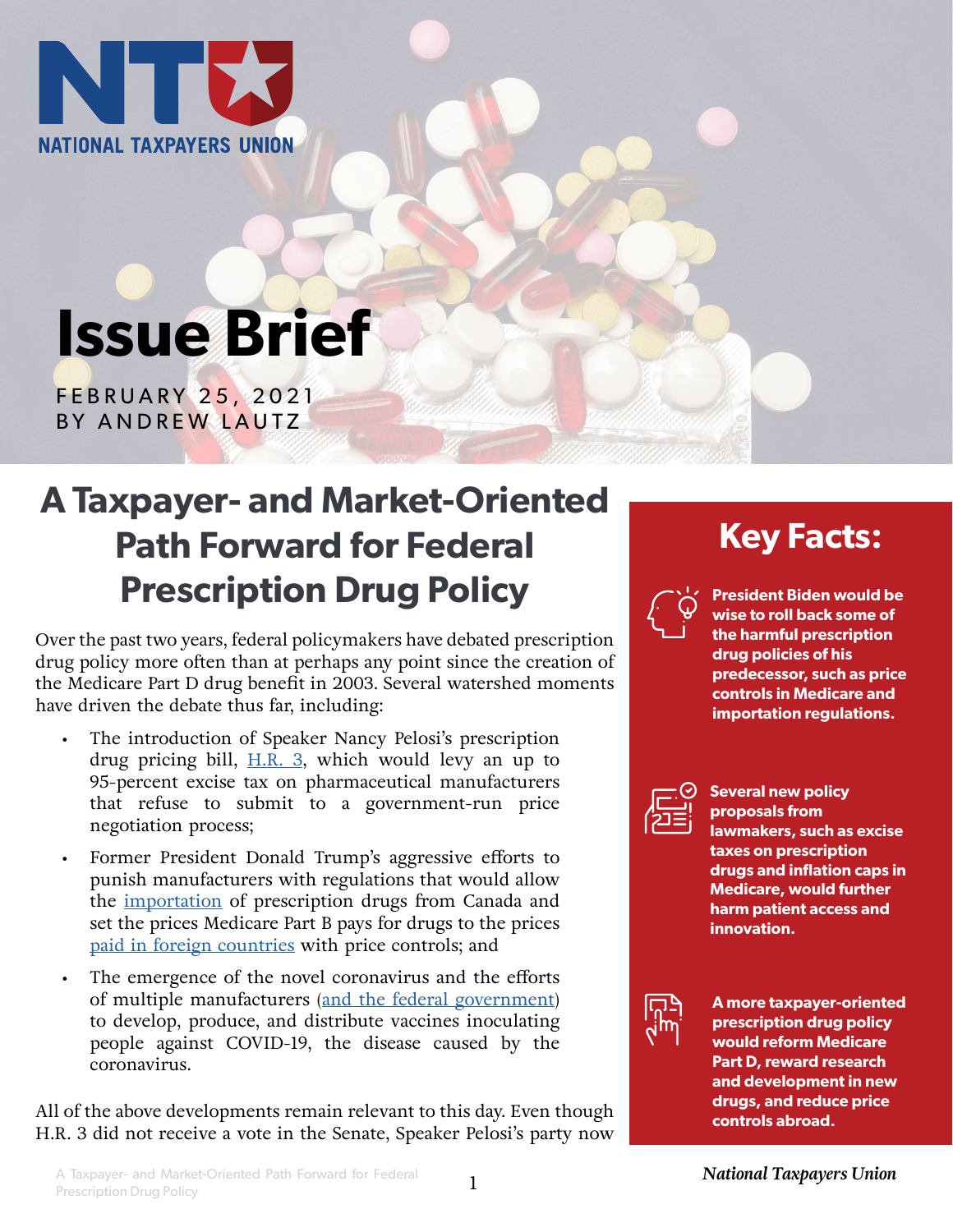controls the upper chamber of Congress and may bring elements of H.R. 3 (or the entire package) to a vote in both the House and Senate. Though former President Trump is out of office, President Joe Biden actually sees [eye-to-eye](https://www.ntu.org/publications/detail/questions-for-the-major-parties-on-their-health-care-platforms) with the former president on some prescription drug policy matters and may revive them in some form. And while several manufacturers continue to make progress on developing, receiving approval for, and distributing COVID-19 vaccines, future innovations in the biopharmaceutical market may yet be threatened by new proposals from policymakers that would force companies to make tough choices on how to absorb new, government-imposed costs on bringing drugs to market in America.

Below, NTU reviews some of the early actions from President Biden—along with a quick check of his campaign promises on prescription drug policy—and some early prescription drug policy proposals from members of Congress. We then chart out our blueprint for a more taxpayer and market-oriented path forward for prescription drug policy that may, if implemented with care, bend the cost curve for patients *while protecting* incentives for innovation and risk-taking in the biopharmaceutical market.

#### **President Biden's Early Actions Should Steer Clear of Bad Trump Proposals**

Several major Trump-era regulations concerning prescription drug policy were either partly or fully in effect when President Biden took office. Here's a brief overview of the current status for several of those initiatives:

*A pause in the Trump administration's "Most Favored Nation" proposal for Part B*: In November 2020, the Centers for Medicare and Medicaid Services (CMS) under President Trump released a "Most Favored Nation" (MFN) [interim final rule](https://www.federalregister.gov/documents/2020/11/27/2020-26037/most-favored-nation-mfn-model) that would peg Medicare Part B drug prices to prices paid in a number of foreign countries with government price controls. NTU [wrote](https://www.ntu.org/publications/detail/cms-should-withdraw-most-favored-nation-rule) in December that the regulation would *reduce* private sector price competition that drives down costs for consumers, potentially harm patient access to treatments, and push additional costs for manufacturers onto other payers in the system. We also wrote that a regulation of this scale and scope should not have been issued as an interim final rule in the waning months of the Trump administration, and urged CMS to withdraw the proposal. Fortunately several federal courts have put a [halt](https://www.kff.org/medicare/issue-brief/a-status-report-on-prescription-drug-policies-and-proposals-at-the-start-of-the-biden-administration/) on the Trump administration's rule, according to the Kaiser Family Foundation (KFF). NTU hopes the Biden administration leaves this proposal in the dust bin; unfortunately the new president has expressed openness to external reference pricing like that proposed in the MFN rule (more on that below).

*No current indicators on the Trump administration's importation rule*: Earlier in 2020, the Trump administration issued a proposed rule to allow states and certain wholesalers to import prescription drugs from Canada. The administration issued a [final rule](https://www.federalregister.gov/documents/2020/10/01/2020-21522/importation-of-prescription-drugs) in October, with the policy going into effect November 30. At the time of the proposed rule, NTU wrote to the Food and Drug Administration (FDA) that the agency failed to define the potential benefits of importation to both patients and taxpayers, and failed to adequately estimate the potential costs of importation. We urged the FDA to withdraw or significantly modify the proposed rule; unfortunately the FDA largely went ahead with their original proposal. [According to KFF](https://www.kff.org/medicare/issue-brief/a-status-report-on-prescription-drug-policies-and-proposals-at-the-start-of-the-biden-administration/), the proposal is subject to a lawsuit and the Biden administration has not decided how to proceed. As with MFN, we hope the new president will ditch President Trump's importation proposal (despite Biden's prior [support](https://www.washingtonpost.com/graphics/politics/policy-2020/medicare-for-all/drug-importation/)), especially given its lack of clear benefits to taxpayers and the Canadian government's ongoing [opposition](https://www.usnews.com/news/best-states/articles/2021-01-29/states-move-ahead-with-canada-drug-importation-while-awaiting-signal-from-biden) to the importation proposal.

*Use of the Defense Production Act (DPA) for COVID-19 vaccine production*: President Biden recently [noted](https://twitter.com/business/status/1361875038341918721)  on a CNN town hall that he invoked the Defense Production Act (DPA) as part of an agreement with manufacturers Pfizer and Moderna to supply more COVID-19 vaccines to the federal government for distribution. The DPA, which [allows](https://crsreports.congress.gov/product/pdf/IN/IN11593) presidents to mandate and prioritize manufacturing of certain goods in service of the "national defense," is a 70-year-old law that NTU believes should be used sparingly. NTU and its sister organization NTU Foundation have regularly urged the federal government to exhibit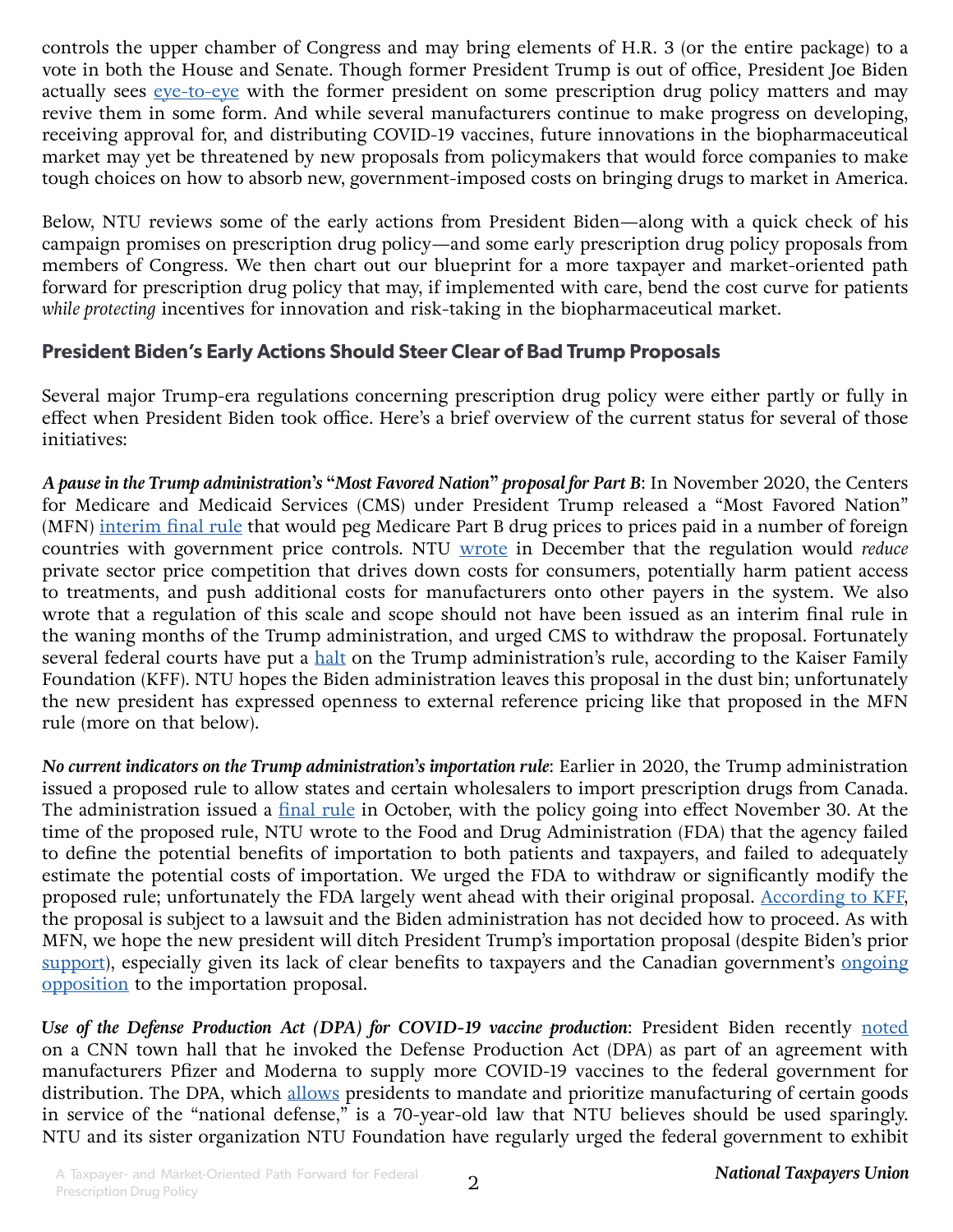significant [caution](https://www.ntu.org/foundation/detail/defense-production-act-failures-illustrate-the-folly-of-industrial-policy) when invoking the DPA, because "in areas where [the Trump administration] did use the DPA to intervene in the economy [during COVID], the results were predictably disastrous." We have also seen proposals to use the DPA to [protect certain parochial interests and favored industries](https://www.ntu.org/publications/detail/representatives-should-support-several-good-government-ndaa-amendments) (unrelated to COVID) and we have seen DPA money [wasted](https://www.ntu.org/publications/detail/ntu-39-other-groups-ask-house-committee-to-investigate-pentagon-cares-act-waste) at the Pentagon in the past year. Unfortunately, President Biden has already [issued](https://crsreports.congress.gov/product/pdf/IN/IN11593) two executive orders that could allow for the expansion of DPA rather than its prudent and extremely limited use. We encourage the Biden administration to exercise care and caution with DPA, even in service of combatting the pandemic.

President Biden also made several [campaign promises](https://joebiden.com/healthcare/) on prescription drug policy that, as of this writing, he has yet to take action on in the White House:

*Requiring the government to negotiate the cost of prescription drugs*: This is a popular proposal, though recent iterations of allowing the government to "negotiate" prescription drug prices have extended beyond Medicare and to having the government effectively set prices for the *private* sector as well. The nonpartisan Congressional Budget Office (CBO) has [long noted](https://www.cbo.gov/system/files/2019-05/55270-DrugPricesMedicare.pdf) that negotiations would not lead to significant price reductions unless the Secretary of Health and Human Services (HHS) has "leverage … to secure larger price concessions from drug manufacturers than competing PDPs [private prescription drug plans in Part D] currently obtain." Unfortunately, recent proposals like H.R. 3 (more below) include "leverage" that would make the negotiation process function more like an extortion of manufacturers, forcing them to accept a government-set price that applies to the public *and* private sectors. This illustrates the catch-22 of requiring the government to negotiate drug prices: government negotiators are ineffective without leverage, and different kinds of leverage (excise taxes, a national formulary for Medicare) threaten patient access to treatments. What's more, as CBO notes, price negotiations are somewhat moot in Medicare Part D because the numerous private plans participating in the program already can and do negotiate drug prices (with leverage like formularies). Negotiations could be more effective if policymakers modernize the Part D benefit (more on that below).

*Enacting internal and external reference pricing systems to determine the rates public and private plans pay for drugs*: President Biden's campaign prescription drug [plan](https://joebiden.com/healthcare/) spoke favorably of external reference pricing (setting a drug price based on the price of products in other countries). The new president suggested external reference pricing for "cases where new specialty drugs without competition are being launched," and advocated for that government-set price to apply to public and private payers. Biden also recommended having a U.S. review board establish a price for drugs "entering the U.S. market first, based on an evaluation by the independent board members," which could pave the way for internal reference pricing as well (setting a drug price based on the price of other products in the U.S.). More than 150 economists [point out](https://www.ntu.org/publications/page/foreign-drug-price-controls-bad-for-patients-bad-for-taxpayers)  that reference pricing (or, to use another term, price controls) "leads to shortages, squeezes the cost bubble toward some other portion of the economy, and imposes a deadweight cost on society." If manufacturers cannot squeeze the cost bubble to other payers (given reference prices would apply to the private sector as well), one significant concern is that the [extremely expensive](https://jamanetwork.com/journals/jama/fullarticle/2762311) research and development (R&D) process for new and improved treatments will suffer as a result. And of course, even squeezing the cost bubble for prescription drugs from Medicare to private payers would itself be problematic.

*Penalizing manufacturers who raise their prices above inflation*: On the campaign trail, President Biden also [supported](https://joebiden.com/healthcare/) a proposal [championed by Democrats and Republicans](https://www.ntu.org/publications/detail/senate-finance-proposal-on-drug-pricing-misses-the-mark): penalizing manufacturers with a tax if they raise their drug prices in Medicare above the inflation rate. Manufacturers already pay a [penalty](https://www.ntu.org/publications/detail/proposed-medicaid-regulation-would-present-obstacles-in-race-for-a-covid-19-cure) in Medicaid for raising their drug prices above inflation, and the Biden/Congressional proposals would apply a similar penalty to the Medicare Parts B and D programs. Many of NTU's critiques of the inflation cap are similar to our critiques of other price controls (particularly, squeezing the cost bubble onto other parts of the economy including private payers). Additionally, the proposed inflation measure (consumer price index, or CPI, for [all items](https://fred.stlouisfed.org/series/CPIAUCSL)) is somewhat of a blunt instrument, given CPI for [Medical Care](https://fred.stlouisfed.org/series/CPIMEDSL) has grown nearly 44 percent faster than general CPI in the past five years.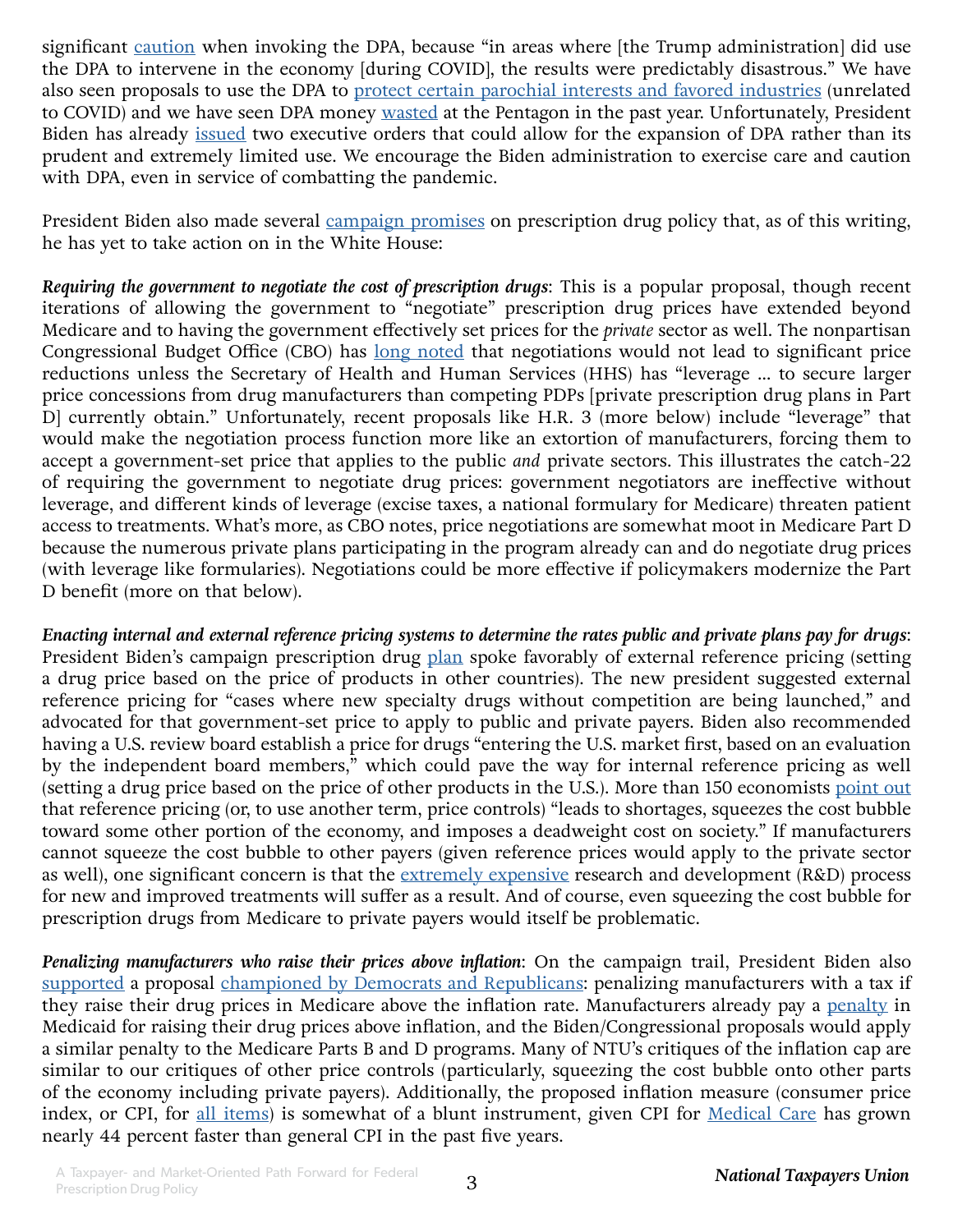Generally speaking, all of the above proposals should be avoided given their deleterious impact on consumers and taxpayers. The same goes for several recent Congressional proposals outlined below.

#### **Congressional Proposals Present Many Threats to Patients, Innovation**

As mentioned above, H.R. 3 is still the prescription drug bill most frequently championed by House Democrats. The bill would incorporate several of the troublesome policies already mentioned in this paper, including 1) requiring manufacturers to submit to government-run price negotiations, 2) punishing manufacturers with an up-to 95-percent tax on the gross sales of their drugs for failing to reach a price agreement with the government, and 3) establishing inflation cap taxes on prescription drugs in Medicare Parts B and D, among other provisions. NTU strongly criticized the bill in 2019, and [pointed out](https://www.ntu.org/publications/detail/ntu-identifies-pro-taxpayer-amendments-for-pelosi-drug-pricing-bill) that H.R. 3 could have a negative effect on access to care, jobs, investment, and research and development in America. While H.R. 3 remains the most harmful piece of drug pricing legislation working its way through Congress, several smaller bills would also have a negative impact on patients, consumers, or taxpayers.

*Allowing Medicaid to levy penalties on manufacturers exceeding 100 percent of a drug's price (reconciliation legislation)*: The one drug-pricing measure included in Democrats' reconciliation bill was a long-time policy priority for some: [allowing](https://energycommerce.house.gov/sites/democrats.energycommerce.house.gov/files/documents/FC_Markup%20Memo_2021.02.11.pdf#page=5) Medicaid to penalize manufacturers with inflation rebates exceeding [100 percent](https://www.kff.org/medicaid/issue-brief/understanding-the-medicaid-prescription-drug-rebate-program/) of the manufacturer's average price for the drug. In effect, this means that beyond providing a drug to the Medicaid program for free, some manufacturers may need to *pay* Medicaid for drugs they are providing to patients and medical providers in the program. Besides the general distortionary nature of such a proposal, NTU believes that the provision has no place in a COVID-19 relief bill. Instead, policymakers should debate this proposal through a deliberate and regular legislative process (and not the accelerated reconciliation process).

*Prohibiting "price gouging" for any COVID-19 prescription drugs* **([H.R. 597](https://www.congress.gov/bill/117th-congress/house-bill/597))**: While legislative text for this bill is not yet available, the outline from sponsor Rep. Jan Schakowsky (D-IL) is concerning. Her bill would prohibit "pharmaceutical monopolies on new, taxpayer-funded COVID-19 drugs," presumably threatening the intellectual property rights that help manufacturers take and underwrite the enormous risks involved in developing new products. It would require the government "to mandate reasonable, affordable pricing of any new, taxpayer-funded COVID-19 drug," though as we pointed out <u>[last year](https://www.ntu.org/publications/detail/progressive-principles-on-covid-19-drug-development-will-hurt-not-help-vaccine-efforts)</u> with a similar Schakowsky proposal, it is unclear if the lawmakers will bother to define "reasonable" and "affordable" pricing, and whether those definitions will be attached at all to the costs of researching, developing, seeking approval for, manufacturing, distributing, and marketing a new product. The bill also appears to significantly expand the federal government's "march-in rights" to strip intellectual property protections from manufacturers. While any version of this proposal would raise alarm bells for patients and consumers, we note that a lack of specificity from lawmakers—often the case in legislation like this—could invite regulatory interpretations from HHS that further distort the market and adversely impact patient access to drugs.

*Allowing Americans to import prescription drugs from Canada* **[\(H.R. 832](https://www.congress.gov/bill/117th-congress/house-bill/832)**; **[S. 259\)](https://www.congress.gov/bill/117th-congress/senate-bill/259)**: Bills from Rep. Chellie Pingree (D-ME) and Sen. Amy Klobuchar (D-MN) would help codify the Trump administration's effort to allow prescription drug importation from Canada. All of the above concerns about the Trump rule apply to these bills. Unfortunately, the Senate legislation has the [support](https://www.congress.gov/bill/117th-congress/senate-bill/259/cosponsors?searchResultViewType=expanded) of 20 percent of the Senate Democratic caucus and two Republican lawmakers.

*Restricting certain agreements reached between brand and generic drug manufacturers* **[\(H.R. 153](https://www.congress.gov/bill/117th-congress/house-bill/153/))**: This legislation from Rep. Bobby Rush (D-IL)—a long-time priority for the congressman—[would](https://rush.house.gov/media-center/press-releases/rush-announces-his-legislative-priorities-on-the-opening-of-the-117th) "prohibit the practice of 'payfor-delay,' in which brand name drug companies compensate generics to delay the entry of generic drugs into the market." While at face value this policy may seem well-intentioned, we have [warned](https://www.ntu.org/publications/detail/pay-for-delay-legislation-in-minnesota-would-cause-drug-problems-not-fix-them) at NTU that the proposal "would take a sledgehammer to biopharmaceutical innovation around the country in order to treat a 'pay-for-delay' problem that is limited in size and scope." A recent Federal Trade Commission (FTC)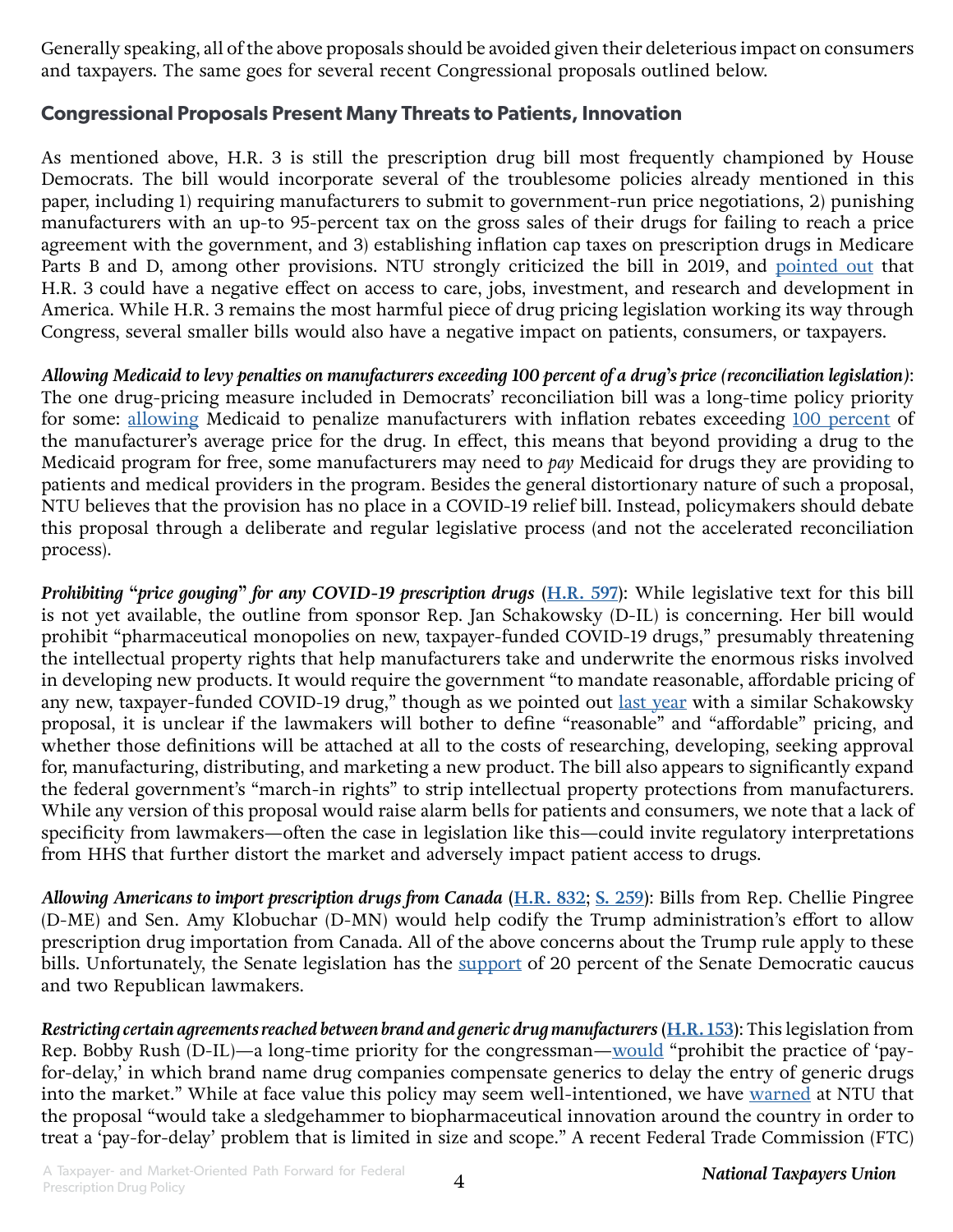[review](https://www.ftc.gov/system/files/documents/reports/agreements-filled-federal-trade-commission-under-medicare-prescription-drug-improvement/mma_report_fy2016.pdf) revealed that nearly 90 percent of agreements between generic and brand-name manufacturer *do not* involve "explicit compensation from a brand manufacturer to a generic manufacturer and a restriction on the generic manufacturer's ability to market its product," but federal and state legislation banning 'payfor-delay' could ban some of the private-sector agreements that bring benefits to consumers, taxpayers, brand manufacturers, *and* generic manufacturers, especially if the agreements bring other generics to market faster.

#### **A Taxpayer- and Market-Oriented Path Forward for Prescription Drug Policy**

Clearly, a better path forward is required—one that protects taxpayers and consumers from harmful policies that raise the cost of prescription drugs in non-governmental sectors, shields patients from harmful policies that reduce access to drugs, and promotes robust competition in the prescription drug market that will bend the cost curve for patients while protecting incentives for innovation and risk-taking in the biopharmaceutical market. What follows is a more taxpayer- and market-oriented path forward for prescription drug policy in the 117th Congress and the Biden administration. All of the below policy planks could garner bipartisan support, and several already have.

*Ensure R&D costs do not rise for manufacturers—and all American businesses—starting in 2022*: The Tax Cuts and Jobs Act (TCJA), which passed in 2017, made several positive and pro-growth changes to the U.S. tax code. One provision of the law that Congress should repeal, though, is the shift in how the code treats businesses' research and development (R&D) expenditures. Under current law, U.S. companies can immediately write their R&D costs off their tax bill, which provides a major incentive for businesses to invest in innovations that grow the U.S. economy and create jobs. Under TCJA, though, businesses must amortize their R&D costs beginning in 2022—spreading the tax benefit out over five years instead of one. This will crib U.S. efforts, including those in the [R&D-intensive biopharmaceutical industry,](https://www.strategyand.pwc.com/gx/en/insights/innovation1000.html) to dig out of the COVID economic hole and innovate in the years to come. Fortunately, the American Innovation and Competitiveness Act (AICA) from Reps. John Larson (D-CT) and Ron Estes (R-KS) is a popular, bipartisan bill in Congress that would repeal R&D amortization. Congress should pass it in 2021.

*Redesign the Medicare Part D prescription drug benefit, including an out-of-pocket cap for seniors*: NTU has long held that Part D redesign is the bipartisan prescription drug policy proposal with the potential to most positively impact both patients and taxpayers. [Most versions](https://www.americanactionforum.org/insight/update-the-many-competing-proposals-to-reform-medicare-part-d/) of this proposal would protect seniors in Part D with the first-ever out-of-pocket cap in the benefit (ranging from \$2,000 to \$3,100 per year). And again, most versions of this proposal would pay for that protection by redesigning the "catastrophic" phase of the benefit, which a slim minority of beneficiaries (around eight percent) reach but where Part [D costs are the highest for taxpayers](http://medpac.gov/docs/default-source/reports/mar19_medpac_ch14_sec.pdf?sfvrsn=0#page=29). The current burden—80 percent of which falls on taxpayers and five percent of which falls on patients—would shift to insurance plans, which would cover 80 percent of the new catastrophic phase. The bipartisan Senate proposal would not only protect seniors but taxpayers too, [reducing deficits](https://www.cbo.gov/system/files/2019-07/PDPRA_preliminary_estimate.pdf) by up to \$35 billion over 10 years.

Private Part D insurance plans will likely balk at the proposal to shift their burden in the catastrophic phase from 15 percent of costs to 80 percent. We believe policymakers can and should explore a number of proposals to offer plan sponsors more flexibility in designing Part D plans, including but not limited to:

- [Rescinding the CMS subregulatory guidance](https://docs.house.gov/meetings/WM/WM00/20191022/110137/BILLS-116-HR3-R000585-Amdt-7.pdf) limiting plan sponsors to no more than three Part D plans (PDPs) per region;
- Repealing provisions or guidance [requiring](http://medpac.gov/docs/default-source/reports/mar19_medpac_ch14_sec.pdf?sfvrsn=0#page=9) basic and enhanced benefit plan out-of-pocket costs to differ by at least \$22 per month;
- [Allowing](https://mckinley.house.gov/news/documentsingle.aspx?DocumentID=2688) for an additional specialty tier;
- Offering plan sponsors additional flexibility in negotiating with pharmacies;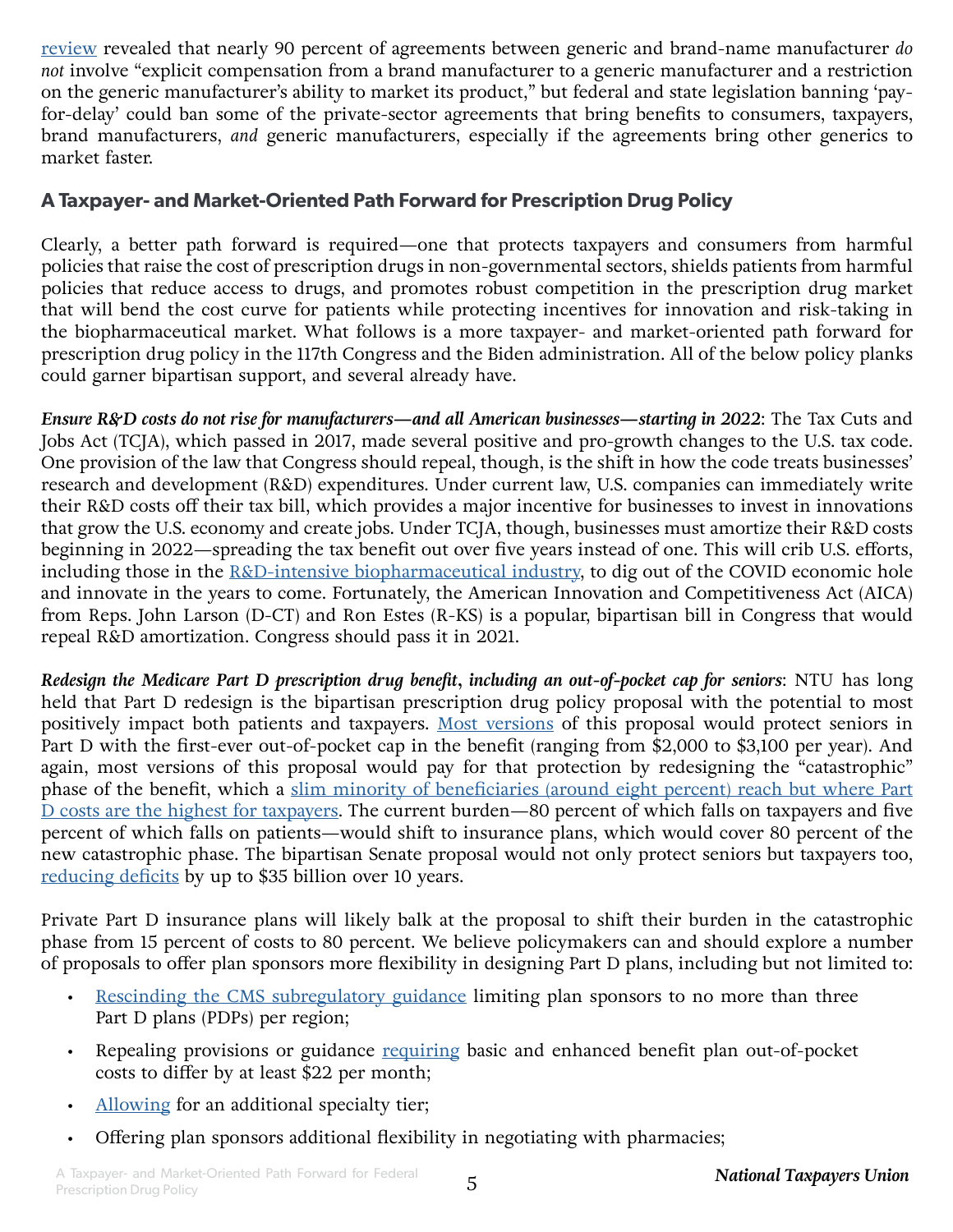- Removing two of six protected classes in Part D, as [recommended](http://www.medpac.gov/docs/default-source/reports/chapter-6-improving-medicare-part-d-june-2016-report-.pdf#page=39) by the Medicare Payment Advisory Commission (MedPAC); and
- Streamlining the process for formulary changes, as also [recommended](http://www.medpac.gov/docs/default-source/reports/chapter-6-improving-medicare-part-d-june-2016-report-.pdf#page=40) by MedPAC.

*Reduce, rather than increase, distortionary rebates in the Medicaid program*: In lengthy comments on a harmful proposed Trump administration rule regarding the Medicaid Drug Rebate Program (MDRP), NTU [shared](https://www.ntu.org/publications/detail/ntu-submits-comments-urging-cms-to-withdraw-portions-of-harmful-drug-rebate-proposal) some of our objections to the current-law structure of the MDRP:

The value of additional rebates are not realized by Medicaid patients at the point of sale. Medicaid cost-sharing requirements are already quite low, including for generic, preferred brand name, and non-preferred brand name drugs. This is consistent with the goals of the Medicaid program to provide low-cost health coverage to low-income Americans and vulnerable populations. However, these low cost-sharing requirements mean that every additional dollar of Medicaid rebates benefit state Medicaid agencies and the federal government, not patients or providers.

We also pointed out that in fiscal year (FY) 2017 manufacturer rebates made up more than half of Medicaid's gross spending on outpatient prescription drugs (\$34.9 billion out of \$64 billion, or 54.5 percent). We added that this significant distortion of market dynamics leads to 1) less capital and lower incentives for manufacturers to pursue the risky and often multibillion-dollar process of developing drugs, 2) the potential for higher launch prices for new drugs that do make it to market, as manufacturers try to recoup the cost of Medicaid rebates that reduce the value of their drugs by more than half, and 3) less private sector negotiation over drug prices between plans and manufacturers.

All of the above leads us to conclude that *reducing*, rather than increasing, rebates in government health programs would lead to fewer price distortions, less 'sticker shock' drug costs for private payers, more research capital for pharmaceutical manufacturers, and more competition in the prescription drug market. A few places where policymakers could reduce rebates:

- The MDRP, where the base rebate amount is typically [23.1 percent](https://www.medicaid.gov/medicaid/prescription-drugs/medicaid-drug-rebate-program/unit-rebate-amount-calculation/index.html) of the average manufacturer price (AMP) for a drug;
- MDRP inflationary penalties, which as we note above further distort prices in the market; and
- The Medicare Part D 'donut hole' 70-percent drug rebate.

Unfortunately, many of the proposals outlined above would expand rebates rather than reining them in.

*Make the elimination of price controls and the protection of intellectual property two primary goals of U.S. free trade agreements*: As NTU President Pete Sepp [pointed out](https://www.ntu.org/publications/detail/prescription-drug-costs-better-ways-to-help-patients-and-taxpayers) in a 2018 issue brief:

Smart trade policies, in the form of new agreements, enforcing existing agreements, and utilizing dispute forums can be key to ensuring that the intellectual property backing up U.S.-manufactured drugs of all types is protected rather than exploited.

Sepp also noted that bipartisan legislation in Congress called on the executive branch to 1) ensure "that the provisions of any trade agreement governing intellectual property rights that is entered into by the United States reflect a standard of protection similar to that found in United States law, 2) "achieve the elimination of government measures such as price controls and reference pricing," and 3) "ensure that government regulatory reimbursement regimes are transparent, provide procedural fairness, are nondiscriminatory, and provide full market access for United States products."